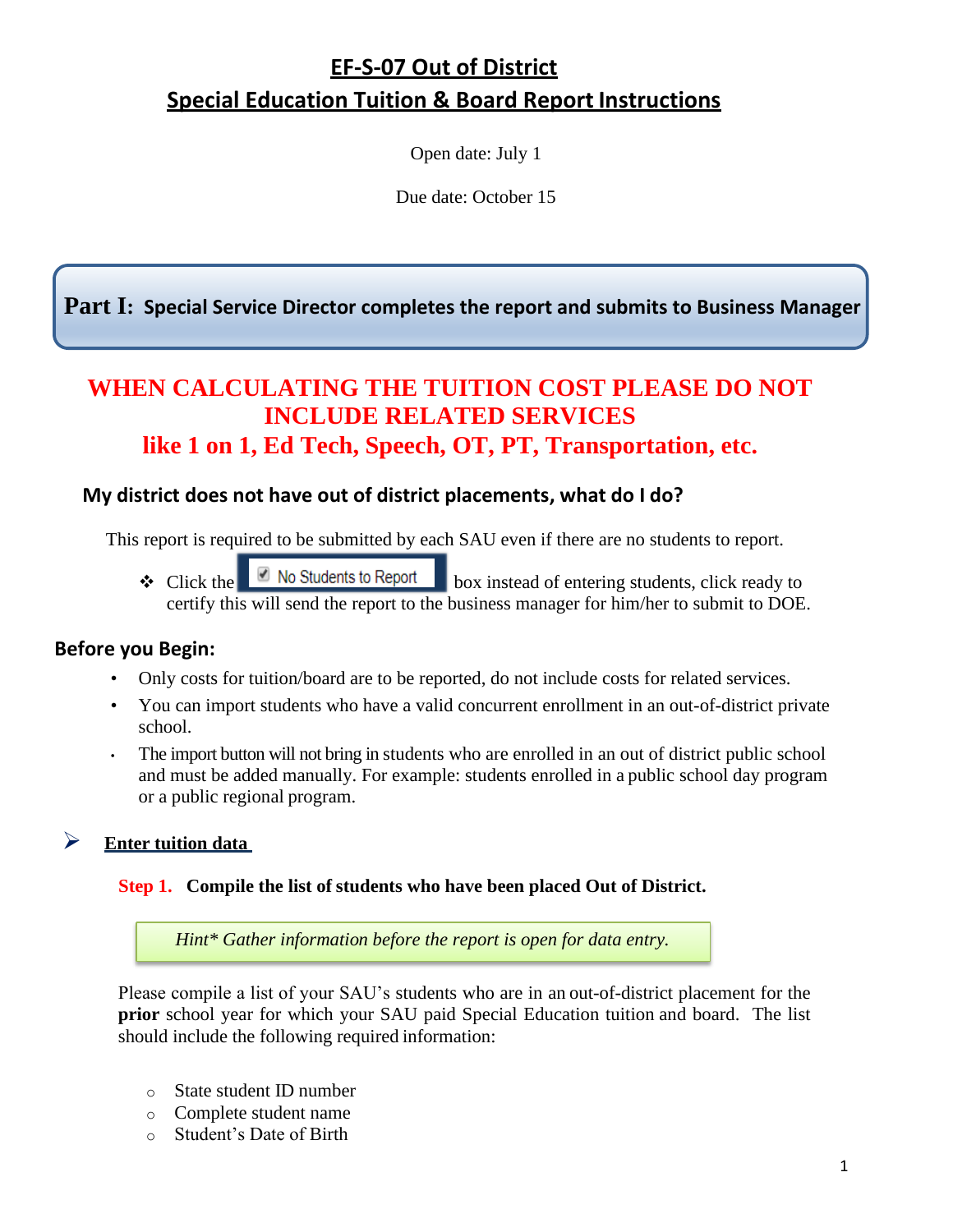- o Name of entity that the student has been placed
- o Special Education tuition and board costs for these students, do not include related costs
- o and, if costs were paid with local funds or federal funds

#### **Step 2. Log into the NEO system**

Personnel with the role of "Special Education" who has already established a username and password may access this report in the NEO system by following the link below.

<https://neo.maine.gov/DOE/NEO/Accounts/>

Personnel with the role of "Special Education" who have not established a username and password must request a NEO – special education modular username and password by emailing a request to [MEDMS.Helpdesk@maine.gov.](mailto:MEDMS.Helpdesk@maine.gov)

#### **Step 3. Click on the Special Education tab.**

**Step 4. Click on Forms.**

#### **Step 5. Click on EF-S-07.**

**\***If you are responsible for more than one SAU, choose the School Administrative Unit for which you are reporting.

#### **Step 5. Click "Create" in the Navigation Column**

### **Step 6. Add Students - DO NOT INCLUDE RELATED SERVICES like Ed Tech, Speech, OT,**

 **PT etc.** 

This can be done two ways:

1. Some students may be imported by using the **"Import Out Placements"** button,

Click on the "Import Out Placements" button, this will import the student who have a valid concurrent enrollment.

Import Out Placemers

➢ once the data has been imported please check for accuracy, remove students who the SAU Remove

did not pay tuition and/or board for.

Add Student **2.** Click **"Add Student"** 

> \*\* If the correct placement is not in the drop-down list it is very likely that the student does not have a valid concurrent enrollment. You will not be able to list the student without a valid concurrent enrollment. \*\*

Enter the student's State ID and click "**Search"**.

NEO will populate the students name and date of birth.

Verify that the student populated is the correct student information.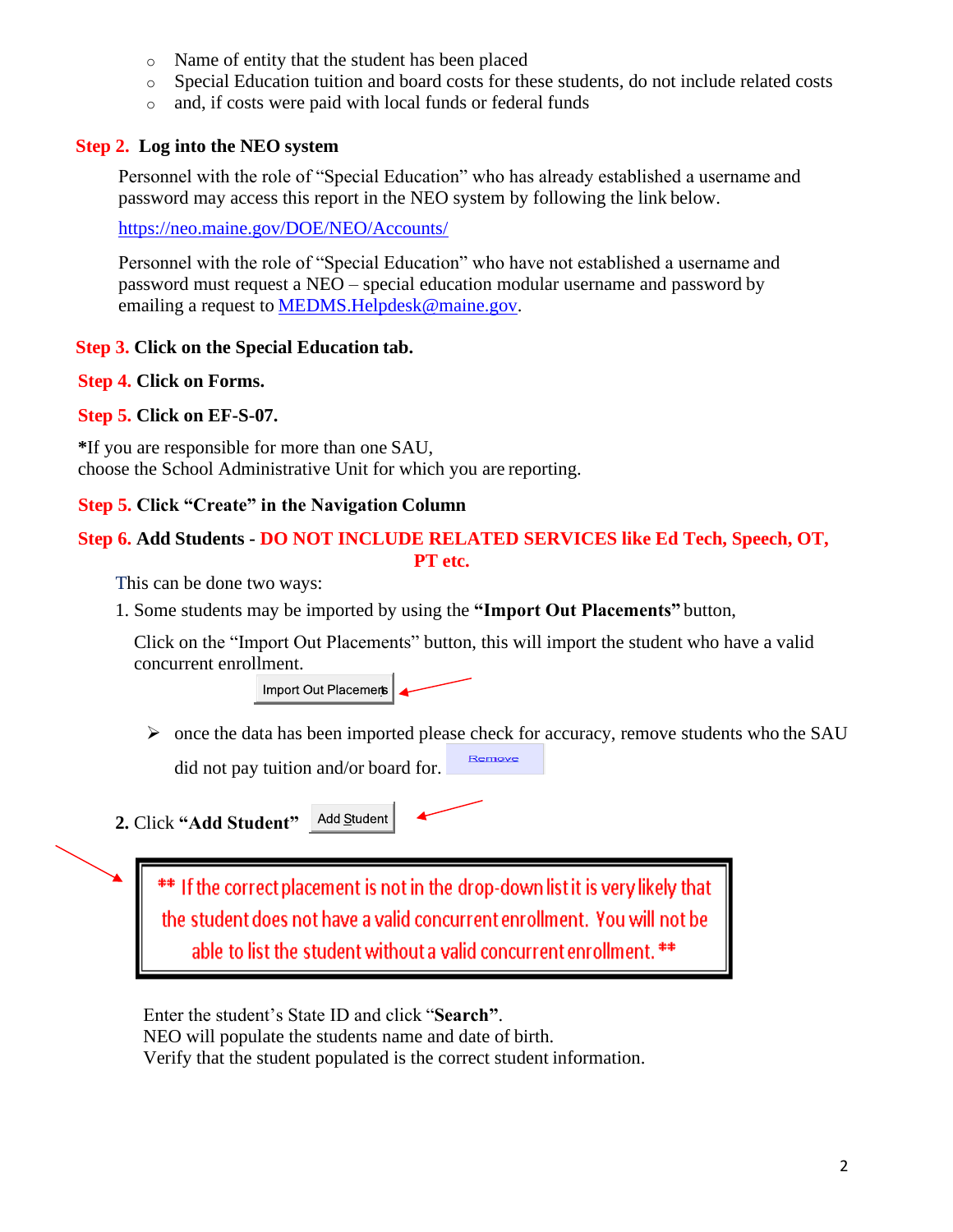**Step 7.** Select the student's placement from the "Attending District/Program" drop down list.

**Step 8.** Choose the appropriate column (Elementary/Secondary) to enter tuition and board expenditure totals for that student's placement. *Do not include related services or "regular" education expenditures.*

- Local Funds Elementary (Pre-K-8th grade)
- Local Funds Secondary (Grades 9-12)
- Federal Funds Elementary (Pre-K-8th grade)
- Federal Funds– Secondary (Grades 9-12)

\*Continue to add students and their placements as needed\*

*Hint\* Click the "Save as Draft" button often. The session will time out after a period of time; if you haven't saved your data before the session times-out, the data will be lost. Please save often!*

**Step 10.** Once you are confident that the data is correct please consult with your Business manager to reconcile with his/her Special Education Tuition/Board Expenditures reported in NEO financials, click "Ready to Certify"



#### **\*\* Special Service Director is the only role that can click "Ready To Certify" \*\***

**Step 11.** Contact your business manager and let him/her know that the EF-S-07 has been entered and ready for him/her to verify that your grand totals reconcile with your Business manager's Special Education Tuition/board expenditures reported in NEO financials.

## **Continue to Part II: Business Manager Certifies and Submits to Maine DOE**

|  | $\begin{array}{ccccccccccccccccc} \downarrow & & \downarrow & & \downarrow & & \downarrow & & \downarrow & & \downarrow & & \downarrow & & \downarrow \end{array}$ |  |  |
|--|--------------------------------------------------------------------------------------------------------------------------------------------------------------------|--|--|
|  |                                                                                                                                                                    |  |  |